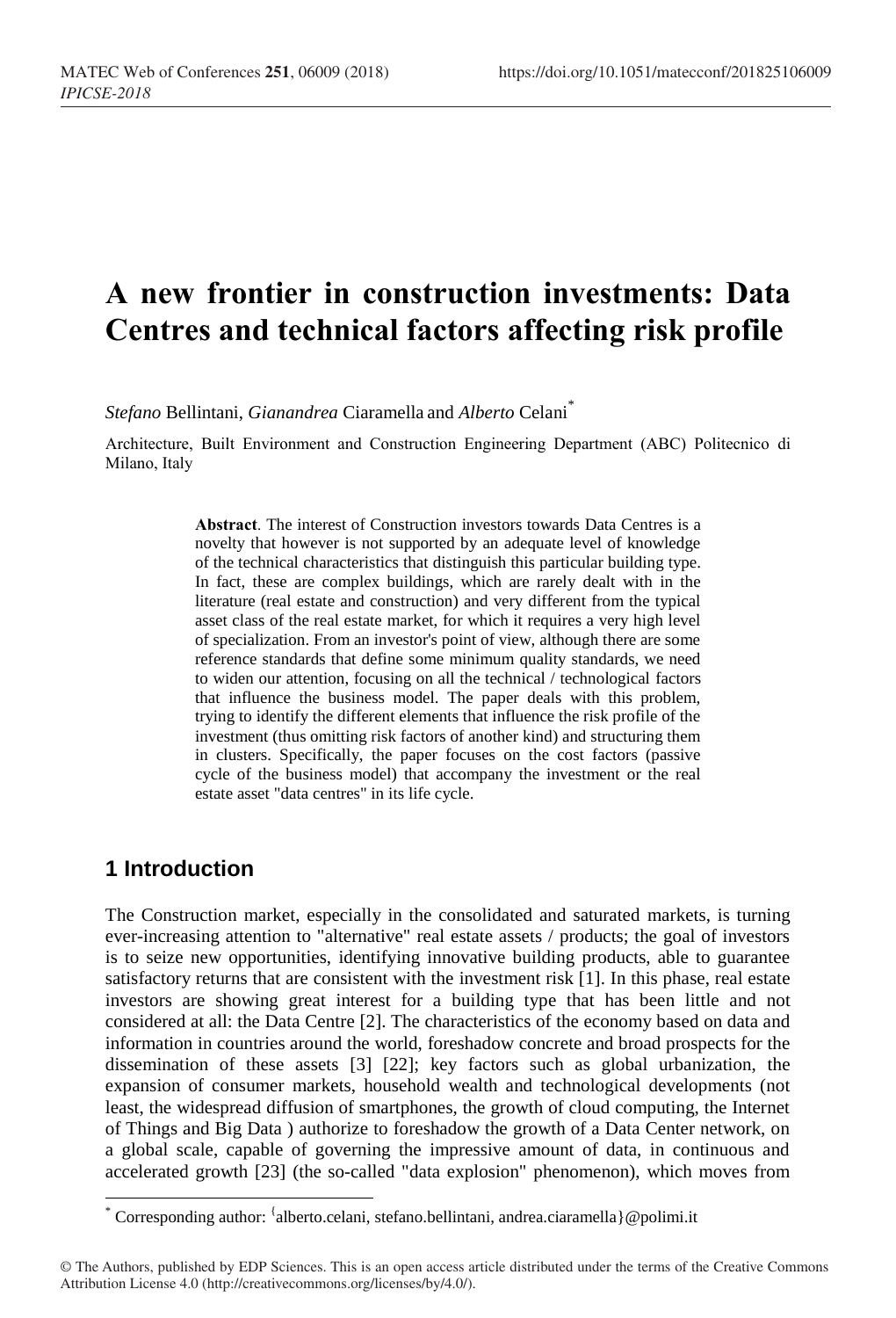one end of the other of our planet [4]. One by-product of this increased competition for assets in particular, fund managers are now considering data centres [5]. In effect, this is a sector that allows guaranteed returns over the long term, in return for capital remuneration that presents a premium compared to traditional core sectors. An important sign also comes from the operators of the sector, the managers of the Data Centre (core business), who have introduced the possibility of opening up to collaboration with real estate investors.

# **2 Scope of the work**

The Data Center is a sector that is still substantially unexplored by the Real Estate and Construction operators. So far the investments made in the world have mainly concerned the big web and digital companies, for example the "big" ones like Google, IBM or Microsoft, as well as those that offer hosting services (companies that have, as a core business, their own the management of the Data Centres and the offer of the related services). These entities are the true holders of the know-how needed to develop these super-complex buildings, symbols of the "new" world economy. If, on the one hand, for the real estate market operators seem evident the great potential for development, on the other hand it is a sector that is still very little known, which requires a highly specialized skills system (to be acquired in the shortest possible time, directly or indirectly at an organizational level) [6].

Considering also the scarce literature available on the subject (Data Center real estate), this paper intends to concentrate its attention on this cognitive gap, trying to clarify and highlight the "physical" peculiarities of these buildings. Specifically, the purpose is to define what are the technical characteristics of this particular real estate product, which intervene on investment risk.

# **3 Method**

For the development of the work we proceeded, first of all, from the available scientific literature (step 1). This knowledge base offered a work platform that allowed us to learn the level of depth that can be used or implemented. The research focused on databases of University libraries that allow analyzing all the main Data Center magazines and scientific articles dealing with this topic. In order to guarantee a broad and clear vision of the problems, a cross-sectional survey was carried out that took into consideration a wide range of aspects connected to the creation and management of the Data Center. The analysis of the scientific literature was carried out following a step-by-step process that led to the identification and subsequent analysis of the only papers of interest: search by keywords, selection of papers of interest, analysis of identified papers, classification of papers. The paper selection process is derived from the analysis of articles that have been classified and evaluated according to four criteria: Main Focus - which specifies whether the contribution deals exclusively with the topic of the Data Centres or if it represents only a part (more general); Methodology - which distinguishes papers in relation to the approach used in exposure (qualitative or quantitative analysis); Themes - which goes into the details of the contributions dealt with (criticality, benefits, efficiency, innovations).

Subsequently (step 2) we proceeded to the mapping of normative / certification indications (identified thanks to the analysis conducted in the first phase) or to the relative and precise definition of the technical / technological features of the building-plant system.

The comparison between the analyzes carried out in steps 1 and 2, shared through interlocutions with the operators, allowed the synoptic identification of the elements (check lists) that contribute to defining the technical / technological features of the Data Centres;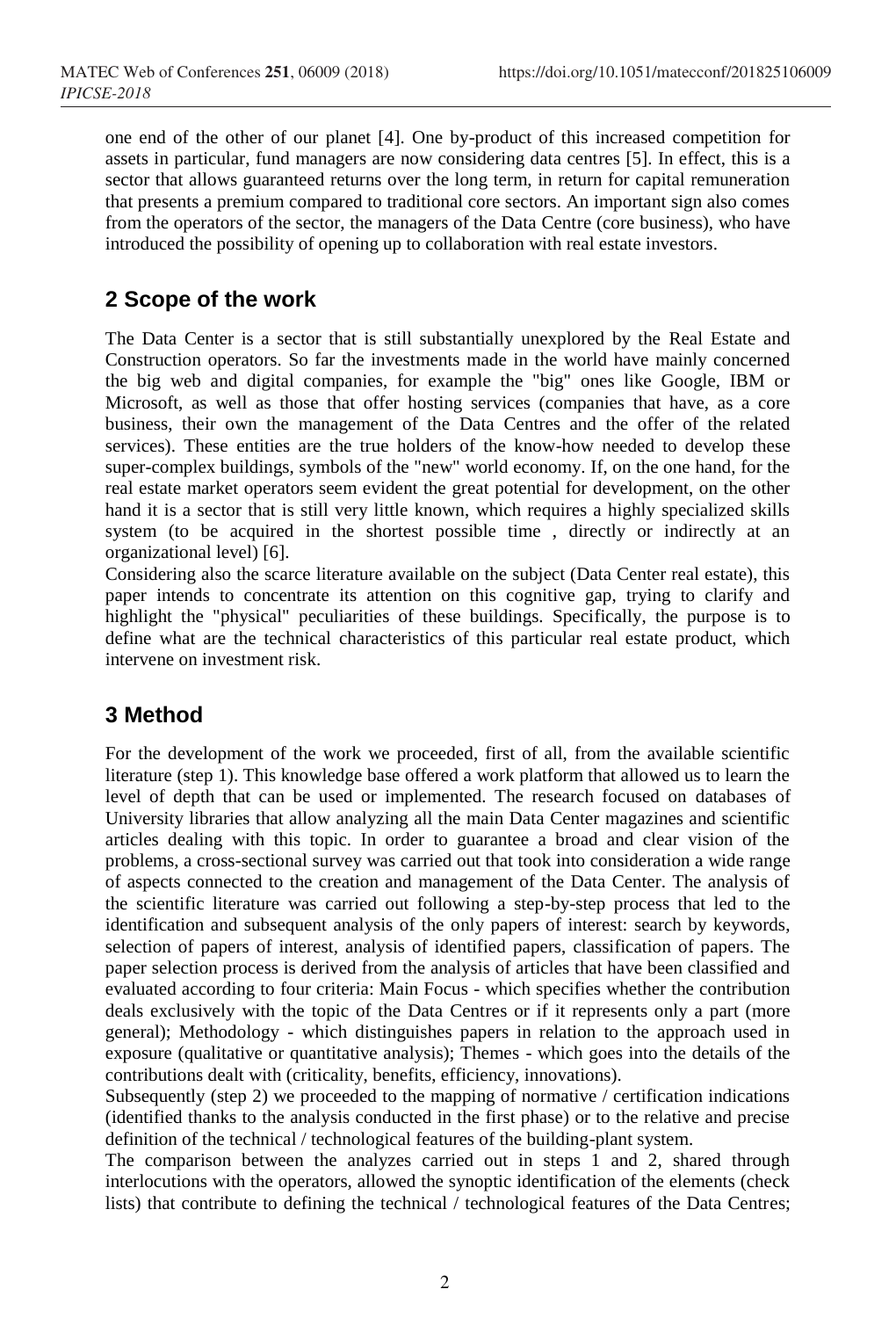specifically, two basic criteria have been adopted: a) the identification of services as an expression of best practice (this has permitted the removal of territorial / national regulations and regulations); b) the identification of services able to allow an objective assessment of the quality expressed by the various technical elements.

## **4 Discussion**

In the choice of location, in the design and management of complex structures such as Data Centres, it is possible to recognize some good practices that go beyond normative cogency [7].

On the other hand, it should be noted that there are regulatory standards and best practices that define the minimum requirements and performance indicators, shared at international level, that all data centres, of all types and sizes, must respect: NSI/TIA-942-A (Data Center Tiers) [8], ANSI/BICSI 002–2014, EN 50600, Uptime Institute e GR-3160 NEBS [9].

By returning the elements identified by the research to coherent evaluation sets, it was possible to organize a check list organized in 4 macro-areas: 1) location, 2) basic features, 3) surface efficiency, 4) plant engineering. The contents are shown below.

#### **4.1. Location**

The first factor to be evaluated is represented by environmental hazards. A Data Center, in fact, is designed and built to never interrupt its operation. Natural disasters such as floods, hurricanes, tornadoes, earthquakes, etc. they are absolutely risk factors to avoid. In general it is essential to analyze the probability and frequency of "accidental" phenomena, the proximity to electromagnetic fields, industries with hazardous processes, railways, airports and freight terminals (explosions and polluting interferences). The location is also influenced by the degree of security of the site: areas with low crime and low exposure to vandalism are always preferable.

A second very important element is the presence, or not, of sources and / or backbones of electricity supply to match the quality of the service provided. In addition to the simple data of the kWh cost, the real availability of electricity in terms of priority over other users must be evaluated, the possibility of sufficient redundancies to prevent power losses, drops, service interruptions.

A third element refers to the performance that the IT infrastructure is able to provide for the management / return of data to end users: the Band (data transmitted per second, successfully, on a link or a connection), Latency (time forward / return of a bit) and Speed (20 gig -  $7/8$  gig  $\lt 7$  gig). Furthermore, it is necessary to consider the additional investments necessary to realize the wiring that goes from the backbone (optical fibre) up to the building.

A fourth factor concerns the climate and natural resources present: natural resources available a short distance from the site (lakes, rivers, sea, geothermal) are considered lowcost sources, reusable for the HVAC system (free cooling); Dry and temperate climates are always preferable to hot and humid climates.

It is then necessary to evaluate that the presence of transport infrastructures is useful both in the construction and construction phases, and in the subsequent management phase of the building: isolated or difficult to reach locations are not very functional; in the same way those in more central areas, equipped with different but congested modes of transport, have no particular appeal. In many cases areas or buildings not included in established settlements or areas with no natural obstacles can be considered. In fact, the possibility of replicating the building or intervening, by implementing its surface, can respond to the investor provisioning needs.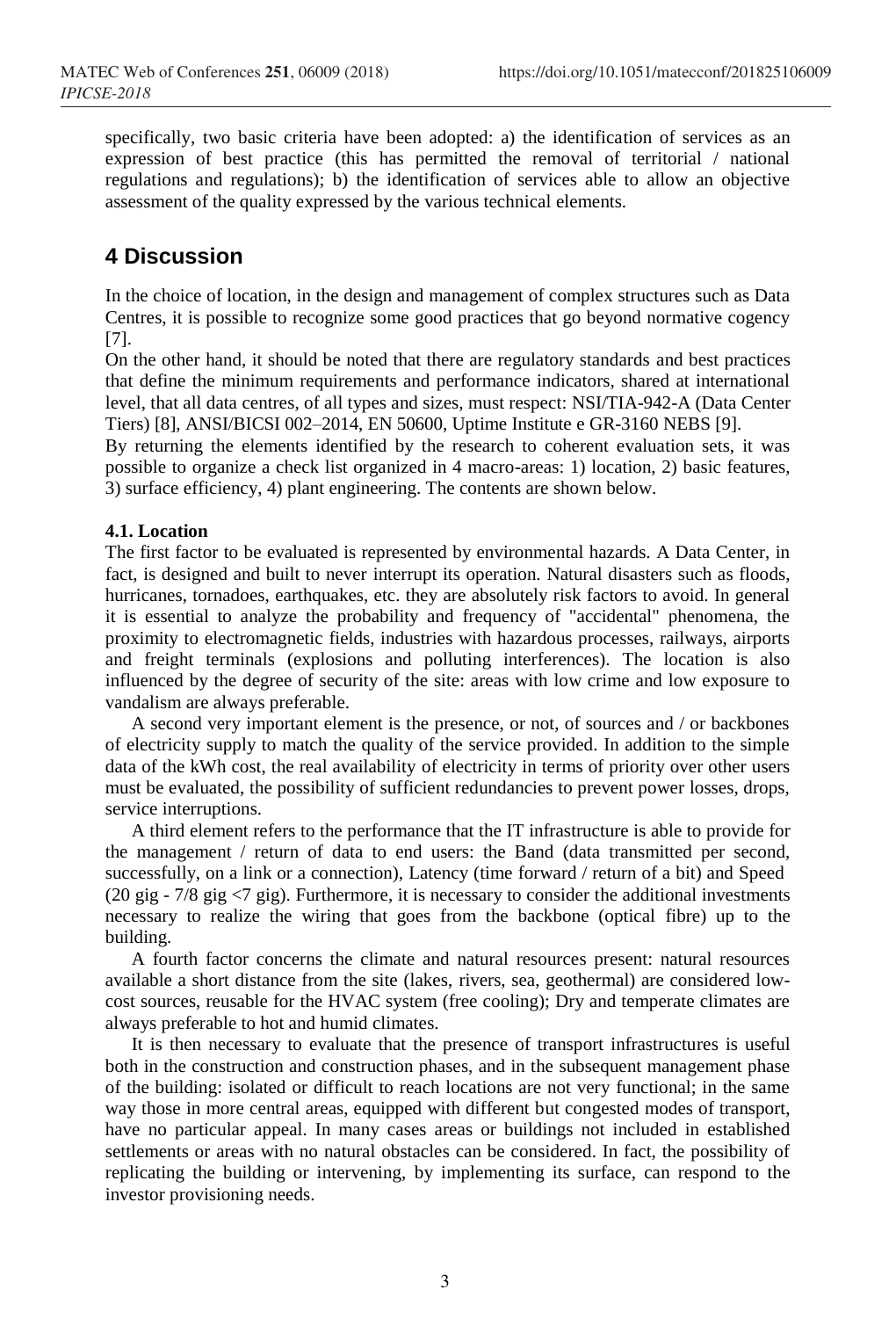Finally, some complementary elements must be considered. First of all, the cost of energy and the quality of service in areas (presence of competitive providers), considering the possibility of using alternative production systems and / or renewable energy sources such as solar, wind energy, etc. [10].

Two other complementary elements refer to the labour force and labour costs in the reference area as well as to the typical local tax rates (taxes and incentives) [11].

#### **4.2. Key features**

For this particular sector it is necessary to consider some fundamental characteristics, essentially attributable to the possibility of adopting standard construction techniques and adequate plant engineering solutions in terms of performance from a purely technological and managerial point of view.

To understand the interaction of these factors and their incidence as "theoretical secondary spaces" on the spaces defined as "primary", we can refer to the technical rooms for the distribution of the systems, the distribution to the floor, the presence of false ceilings, floating floors, cavities technicians and rooms dedicated to the housing of the plants. All this inevitably falls on the structure and size of the compartments, relating to the height of the floor, the width of the building and the flexibility of the structural mesh. A Data Center can occupy the room of a building, several floors, or an entire building. It can be housed in a structure that was originally built for another use and later adapted to accommodate data centres. The type of construction can significantly influence construction and management costs, security, future expansion and operational flexibility.

Buildings similar to those for offices are not recommended, developed on several floors with reduced floor surfaces, with windowed walls. Instead, single-storey buildings, without windows, with large floor surfaces (similar to industrial structures) are preferable; these favour lower operating costs, greater possibility of safeguarding physical security and spatial flexibility.

#### **4.3. Surface efficiency**

Verifying the efficiency of the surfaces, extending the concept of "building efficiency" means evaluating its propensity, in structural and distributive terms, to achieve the required spatial performance.

The overall capacity of the facility is based on the size of the computer room (space used for IT and telecommunications equipment) and on the capacity of the power and cooling systems (per unit of computer room space). The balance between these 2 factors is fundamental; a lot also depends on the type of IT systems and their combination in racks.

The efficiency requirement will have to assess the presence of support areas for the activity and the organization, which can be represented as follows.

Equipment Distribution Area" (EDA) o "White Space" (blank space); generally refers to the surface of the rack room that houses the IT equipment. Most equipment often consists of servers mounted in rack cabinets (19 "), which are inserted into lines that form corridors. This allows access to the front and back of each cabinet, considering that the servers are very different in size. Some very large Data Centres can use different containers, which can contain over 1000 servers. In general, the racks are grouped in lines of 11/12 elements for 18 columns and the size of the room is multiples of 250 square meters.

- Cold corridor: it is the back of a rack line where, usually, through a raised floor and a floor grille, or a ceiling plenum, IT equipment is kept at a controlled temperature. The warm Corridor, instead, is the front part from which the staff accesses the same equipment (it has a temperature higher than the back).

- Entrance Room (ER): it is the entrance chamber to the building and accepts the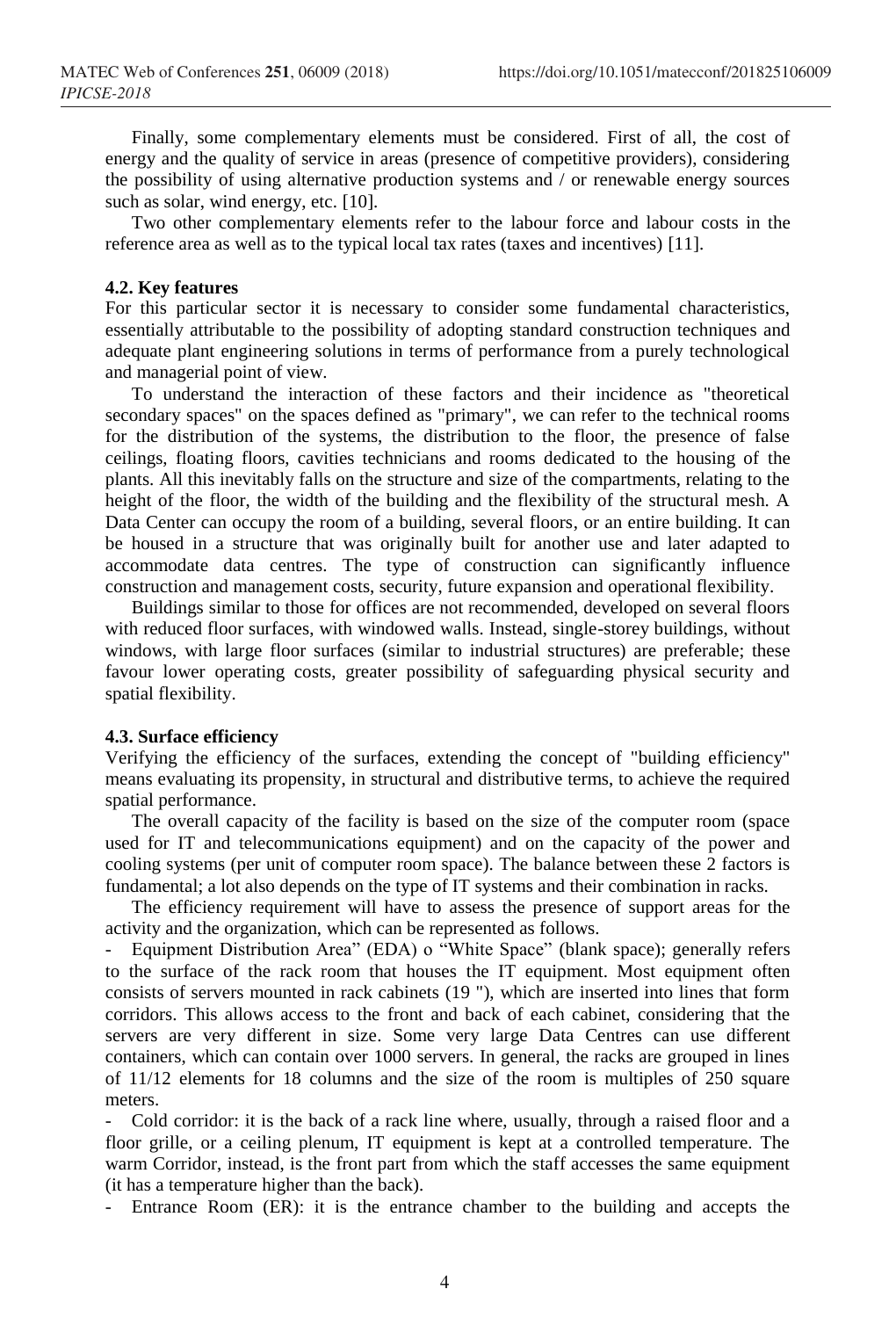termination of the wiring backbones (interface between data centres and technical backbone system, in external). This space, which houses the equipment of the provider (s), is in a position designed not to intercept other spaces, with a high degree of security, which can be reached by the suppliers' technicians in surveillance. There may be more input chambers to provide additional redundancy or to avoid exceeding the maximum cable lengths in large structures.

Main Distribution Area (MDA): corresponds to the area dedicated to the distribution of structured wiring of the entire building; It houses the rack room core routers, the LAN (Local Area Network), SAN (Storage Area Network) and PBX (Private Branch Exchange) switches. It can include the horizontal distribution area when the areas destined for it are served directly from the main distribution area; the latter can also serve multiple areas of horizontal distribution, when the building is spread over several levels or in the presence of multiple rack rooms.

- Horizontal Distribution Areas (HDA): located in a coplanar position with the rack room, it is the area hosting the structured cabling system of the Data Center.

Telecom Room: is the Telecommunications room, it hosts "the Operations Center LAN switch". It is connected to the "Operations Center" offices for remote control and to support rooms.

Offices, Operation Center, Support Room: it is the remote control centre where all the controls of the IT room equipment are performed. In addition to the spaces dedicated to personnel, there are areas for distribution elements and technical rooms: Power (generators, UPS, diesel tank for emergency diesel generator), Cooling (production plants and chilled water storage tanks), Fire protection ( fire prevention system), Buffers, Pre-assembly room. 4.3.1. Performance indexes of the surfaces that make up the building:

- NPA (Net Productive Area) work area: this corresponds to the "White Space", the area dedicated to the rack room, the core business of the Data Center;

- Auxiliary support area: consisting of all the areas occupied by the services necessary for the use of the building (all the spaces listed below, with the exception of the rack room, the ratio between these two parameters can vary from  $\frac{1}{2}$  to  $\frac{1}{3}$ ;

- Gross internal area GIA (Gross Internal Area): includes the surface of all floors, excluding perimeter walls (Productive Efficiency Indicator: percentage ratio between the production area and the gross internal surface of the entire building).

#### **4.4. Building Technology**

4.4.1. Control and energy consumption: PUE (Power Usage Effectiveness), the ratio of total power absorbed by the Data Center (PT) and that used by the only IT equipment (PIT). It is an index that allows to evaluate the energy consumption of functions not related to computer systems (cooling, distribution redundancies, security and safety), allowing to evaluate how efficient a computing centre is and how much electric power is dedicated to the power supply of the equipment IT compared to ancillary services (UPS conditioning or leaks) [12].

4.4.2. Communication / wiring system; fundamental is the presence of a structured cabling that allows high performance in data exchange. In addition, the fibre backbones that connect to the Data Center must be in a ring structure, or otherwise come from two different points of a star network; secondly, they must guarantee priority in the event of a failure to resolve interruptions in the supply.

4.4.3. Electrical system; first of all, the supply must be supported by a "standby" system made up of one plus fuelled power generators and UPS groups. The generator motor must be activated both manually and automatically, for voltage drops equal to or greater than 15%, and guarantee operation from 4 hours to 60 days.

The internal wiring system is designed to be sectioned and duplicated in its entirety,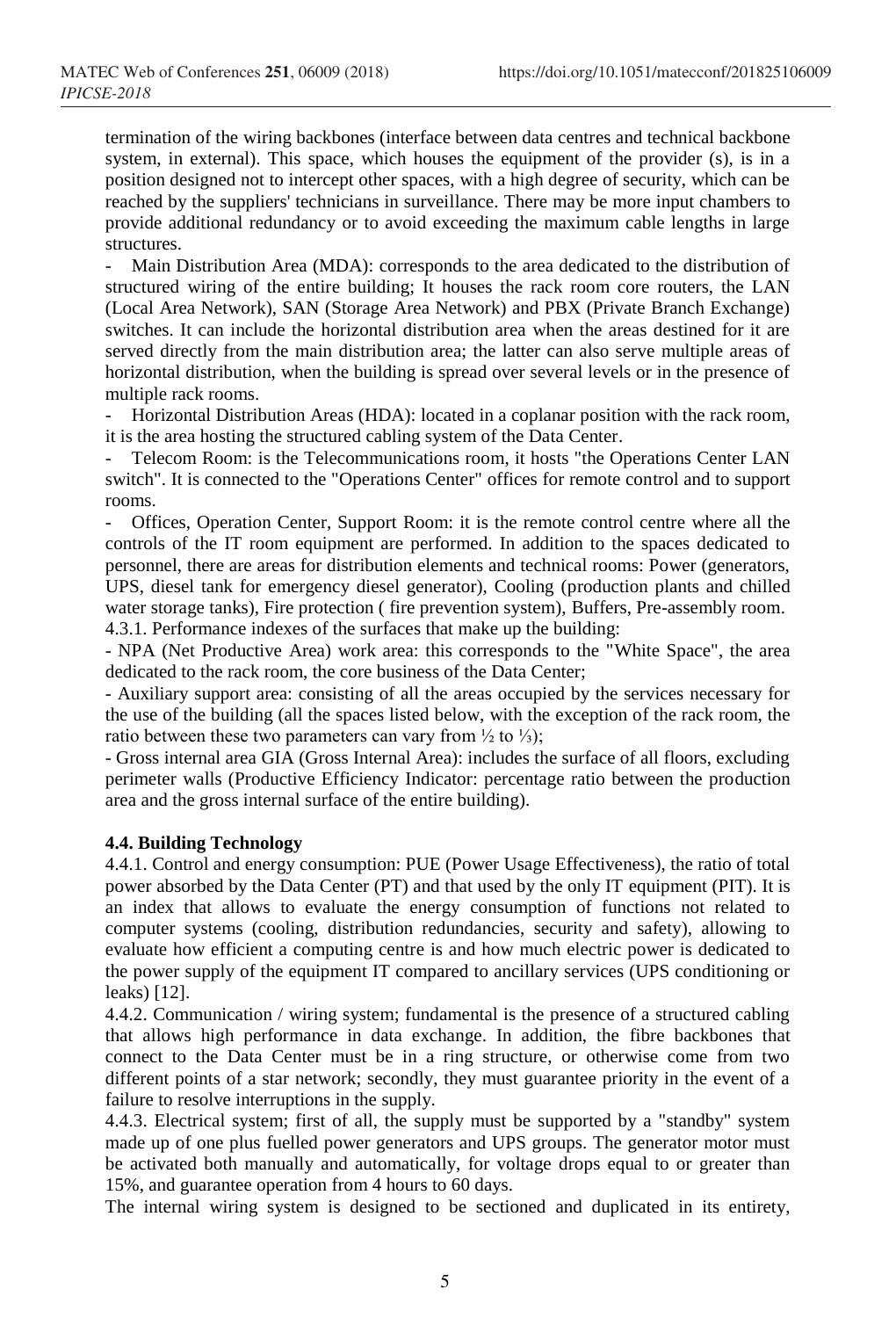ensuring that maintenance operations do not require the entire system to be shut down; also the standby elements - UPS and emergency generators must reach the IT equipment with a double connection). Finally, it is advisable to provide an adequate grounding system and an effective lightning protection system.

4.4.4. Air conditioning system (HVAC): the system must guarantee temperature and humidity control, according to the "ASHRAE guidelines" (range of 18-27  $\degree$  C / 64-81  $\degree$  F, dew point range of  $5{\text -}15$  ° C - 41-59 ° F, relative humidity 60% for Data Center environments, etc.), the energy savings and the micro-climatic performances required The HVAC ducts near the underside of the racks increasingly appreciated and performing solution.

4.4.5. Fire-fighting system: these are fire protection systems consisting of active and passive elements. Passive protection elements include fire walls and REI doors. The active system consists of high sensitivity smoke detectors (for power interruption and fire suppression), smoke suction lines, gaseous or mixed systems.

4.4.6. Anti-intrusion system and security: CCTV systems, control-lights and permanent security guards are essential elements; especially if the centre is of considerable size or contains sensitive information. Control-access systems must allow the recognition of authorized persons, registration and verification of transits, different degrees of access (external operators and employees referred to different levels of protection); in fact the routes and the connections of the building must be designed to allow the passage according to specific security procedures / priorities.

4.4.7. BMS (Building Management System) or DCIM (Data Center Infrastructure Management) systems: their presence is fundamental as it guarantees the management of information and automation in a centralized and integrated way. The management of the Data Center infrastructure (DCIM) represents the need for integration of IT technologies and the disciplines / models typical of facility management. Depending on the type of application, DCIM products can help Data Center managers identify and eliminate sources of risk to increase the availability of critical IT systems or identify interdependencies between IT infrastructure and infrastructure and critical issues in system redundancy [13].

# **5 Conclusions**

The amount of data and information processed every day grows exponentially; the research firm IDC (International Data Corporation), the first international level specialized in research in the ICT and digital innovation sectors, believes that in 2020, 35 zettabytes of data will be generated in the world; equal to 35 times the amount of data generated in 2010. The ability to use this data appropriately constitutes a competitive advantage for those companies and organizations that base their activity on the ability to process information in a "smart" way (the last frontier is Big Data). On the other hand, it is now clear that data are and will increasingly be the basis of new products and services and, more generally, of the world economy. All of this leads to an exponential growth of data centres globally for the next few years.

Until now, the scientific literature has mainly investigated the data centre's IT structure and the set of methods and technologies that make information transmission, reception and processing systems, leaving the evaluation of the "container" more indeterminate. In fact, if we carefully observe the relevant regulations, these include, in a broader and holistic vision, all the building and plant components of the calculation centres, defining minimum quality standards, in relation to the types of IT services provided. It follows that there is a direct relationship between the IT services and those of the buildings that guarantee their functionality.

The research has paid particular attention to the characteristics of the building as a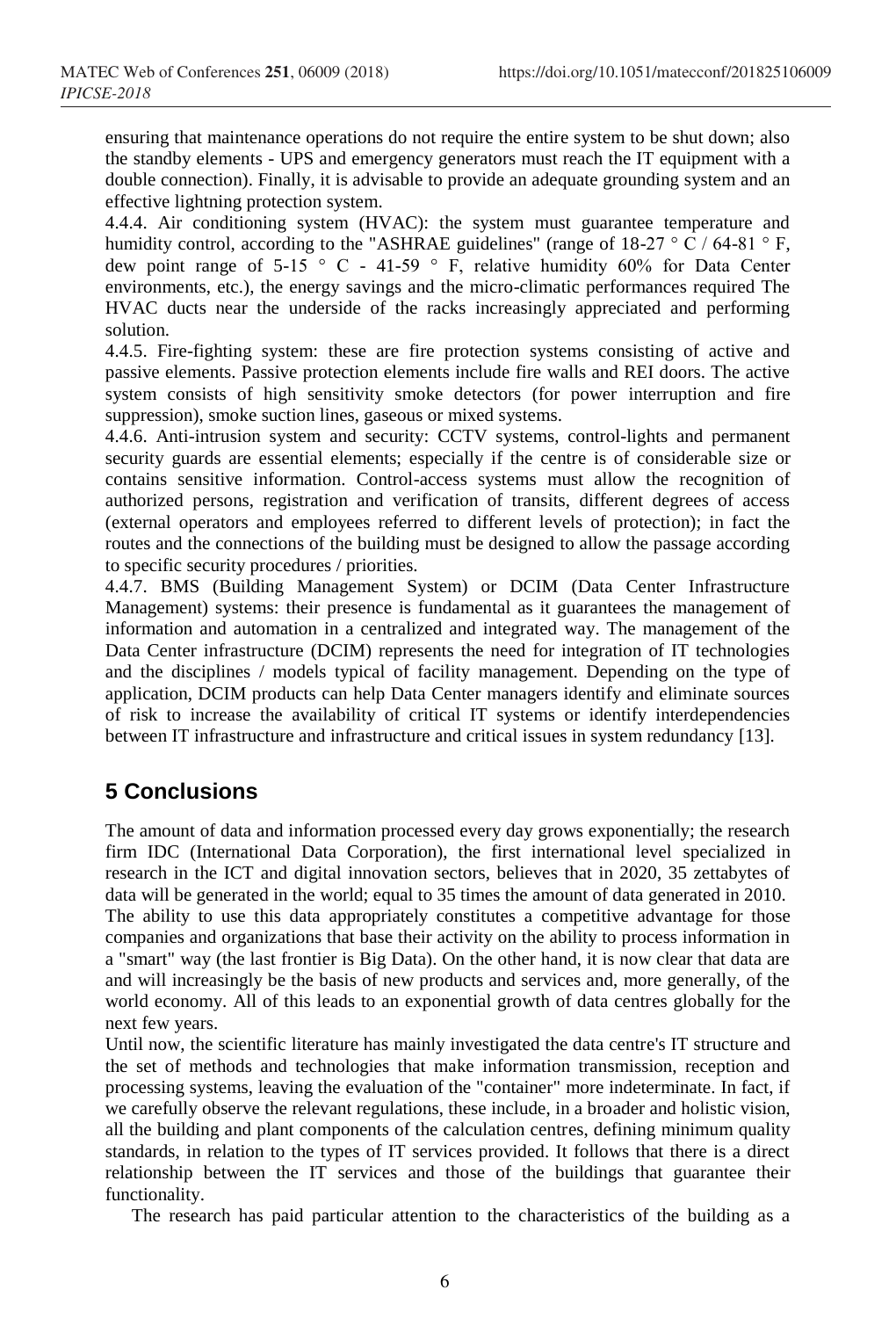"container", analyzing its ability to respond, as well as regulatory and energy-performance aspects, to a series of requirements that can determine an overall performance index and that must necessarily to be evaluated in consideration of the overall useful life cycle (for this reason the design and management phase cannot be seen in complete synergy). Naturally, these requirements are closely related to the real estate investment or the value of the property, given that a performance-driven and evolved data centres is, in general terms, more attractive and less expensive over time (passive investment cycle).

It should be noted that, according to some specialized investors, today data centres are seen as an investment alternative compared to other more traditional real estate products. The scenario that can be prefigured, based on the initiatives currently under study and implementation, consists of a change of course towards structures different to those currently existing for density and plurality of conductors / end users (who could share the same structure: co-location).

The economic value of a data centres consists, first of all, of its plant-technological component, that is, IT installations that fully represent the core business of the function established in the building and the largely predominant part of the initial investment. In this sense, the identification of the technical elements that contribute to defining the quality of a data centre coincides, in fact, with the definition of the quality of the real estate transaction or with the identification of the related risk factors [14].

Assuming the point of view of the property and focusing the attention on the passive cycle of the investment or (above all) on the costs of construction, management, refurbishment and therefore on the risk profile dependent on the technical-technological components of the building, the model realized by the conduct research, could be very useful for investors. The elements identified, appropriately organized (check list) and weighted by importance / impact on the business model (investment), could flow into a tool that would allow a timely evaluation (rating) to be extracted from the "immobile risk" component of the investment [15]. Naturally, considering the high degree of obsolescence of the building-plant system, it should be a tool subject to periodic updates. All this would allow investors, who usually draw on a different system of expertise, to create / obtain a series of precise indications, realizing an overview of the technical / technological profile of the asset on which they intend to invest.

### **6 Results**

The risk profile of investments in the data centre is based on specific risks concerning the elements identified in the 4 reference areas (location, fundamental characteristics, surface efficiency, plant engineering) and which, of course, are closely related to the business model [16].

By reasoning across the board, risks can be summarized as follows:

- initial high capital investment;
- need for specialized management;
- risk of technological obsolescence;
- uncertainty about the cost of energy

First of all, it should be noted that a standardized evolved data centre (Tier 3) has a realization cost of  $\epsilon$  5,000 / sq.m (gross area); an office building with 6 floors above ground is not much higher than  $\epsilon$  1,000 / sqm [17]. For this reason it is always a good practice to provide a modular construction that makes any expansions over time easier; in this way the space can be created only if and when necessary. It must also be considered that rapid technological development involves frequent changes in both the layout and use of the data centres and the installed infrastructures; a data centre may be obsolete after only 8-10 years. The choice of a modular development, in short, also concerns the flexible design of the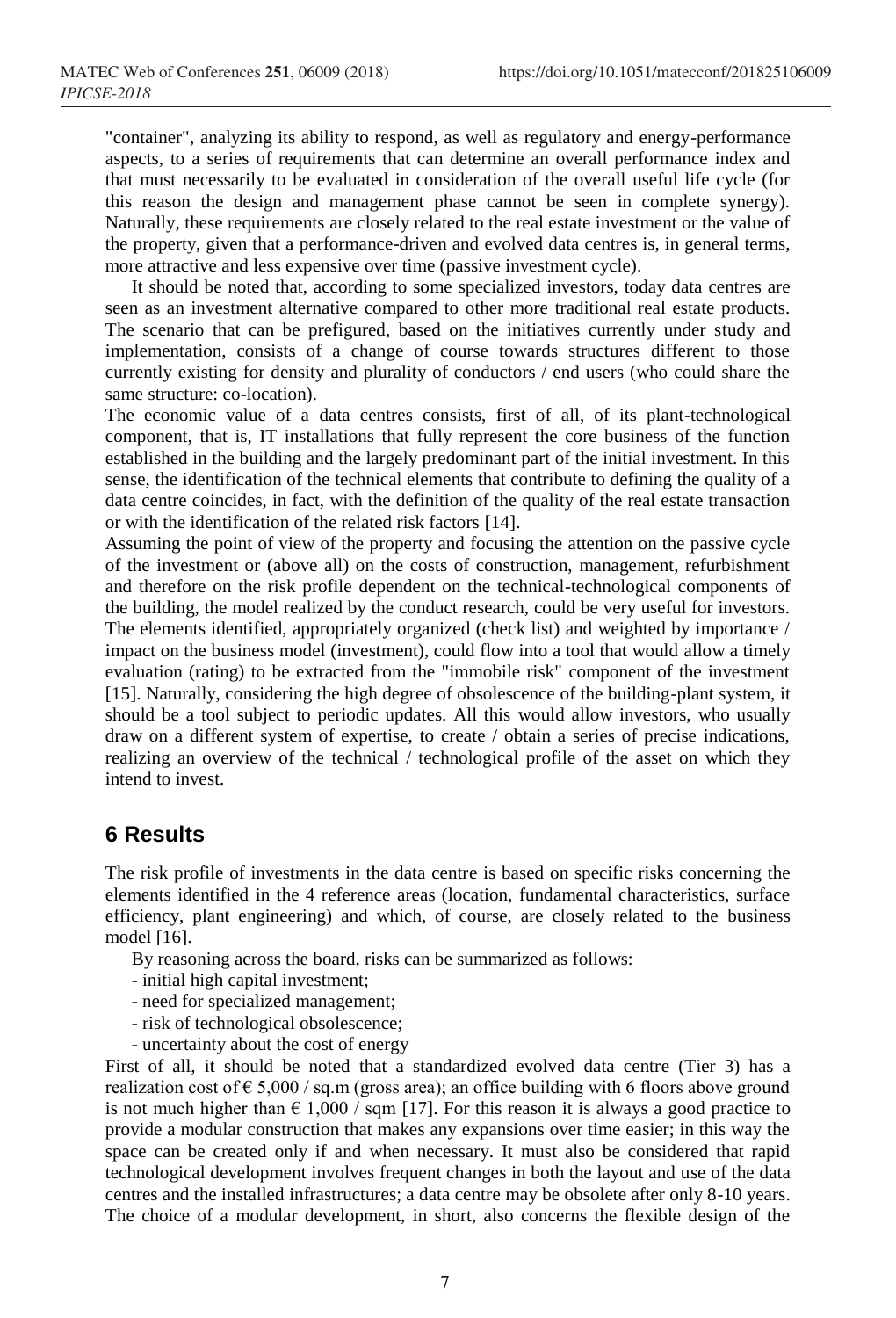plants and their spaces (for example: independent HVAC units, sectioned on the single module) [18].

Another fundamental aspect (risk for investors) concerns the management phase. Inevitably, given the high complexity and preponderance of the technological assets present, highly specialized personnel are required; and this entails higher operating costs than any other asset class. The operating cost for a data centre stands on average around  $\epsilon$ 60-65.00 / sqm (data room), compared to only  $\epsilon$  5.00-6.00 / sqm related to a medium-level office space [19]. Furthermore, it must be considered that: 1) most of these operating costs are variable because, over time, the tenant may need to rent additional racks; 2) regardless of the size of the data centre, it is always necessary a dedicated, at least security guard.

A further risk refers to the high degree of obsolescence of IT equipment which entails high maintenance and replacement costs. Therefore it is necessary to foresee and monitor them in a precise way, in the relative life cycle. The maintenance cost, on average, is 200.00-230.00 / sqm (data room), compared to  $\epsilon$  7.00-8.00 / sqm related to a medium-level office [20].

Lastly, it should be noted that, given that data centres are highly energy-consuming buildings, the uncertainty about future energy prices also affects the increase in investment risk. However, this can be mitigated by invoicing the energy directly to the customer and by contractually providing "energy premiums" for the most efficient managers (management fees).

In addition to these elements, it should be considered that, in traditional real estate investments, the investment considers both the income and the residual value (estimated by capitalizing the sale of the property at the end of the investment period), making them, in some way, linked to the possibilities of capital gains connected to the resale values. In the case of data centres, practice considers a residual zero value at the end of the investment period considered. This means that the investment must produce an income equivalent to capital expenditure in the 10-15 years of activity. Data centres, in particular, are subject to amortization rules, which means that the building will have to be depreciated at a certain rate. Given that the value of a data centres is primarily made up of installations (up to 80%), most of the investment is amortized over 10 years; the construction of the structure (building), however, in 30 years [21].

Although there are no data on the volatility of the data centres market at this time, it is expected that the market will be less volatile than other sectors of the real estate sector. In fact, the data centres market has weaker links with the business cycle. If we analyze the relationship between the performance of the economy and the tertiary and industrial real estate market, it is possible to notice a direct relationship; the data centre market, on the other hand, does not show direct links with the economic cycle, moving according to different logics and above all being linked to a type of technologies / services that grow independently of the macroeconomic context of reference.

### **References**

- 1. L. Gareth, Emerging Trends in Real Estate The global outlook, PWC & ULI, London (2018)
- 2. Jones Lang Lasalle, Data Center Outlook, JLL IP, London (2018)
- 3. CBRE, European Industrial & Logistics MarketView (Q2), London (2014)
- 4. M. T. Lucarelli, E. Mussinelli, L. Daglio, Resilient Design, Maggioli, Milan (2018)
- 5. J. Dodsworth, Data centers: the alternative investments class, White & Case, London (2018)
- 6. S. Amparbeng, Data center REITs: bringing innovation to property investments, John Carpenter House, London (2018)